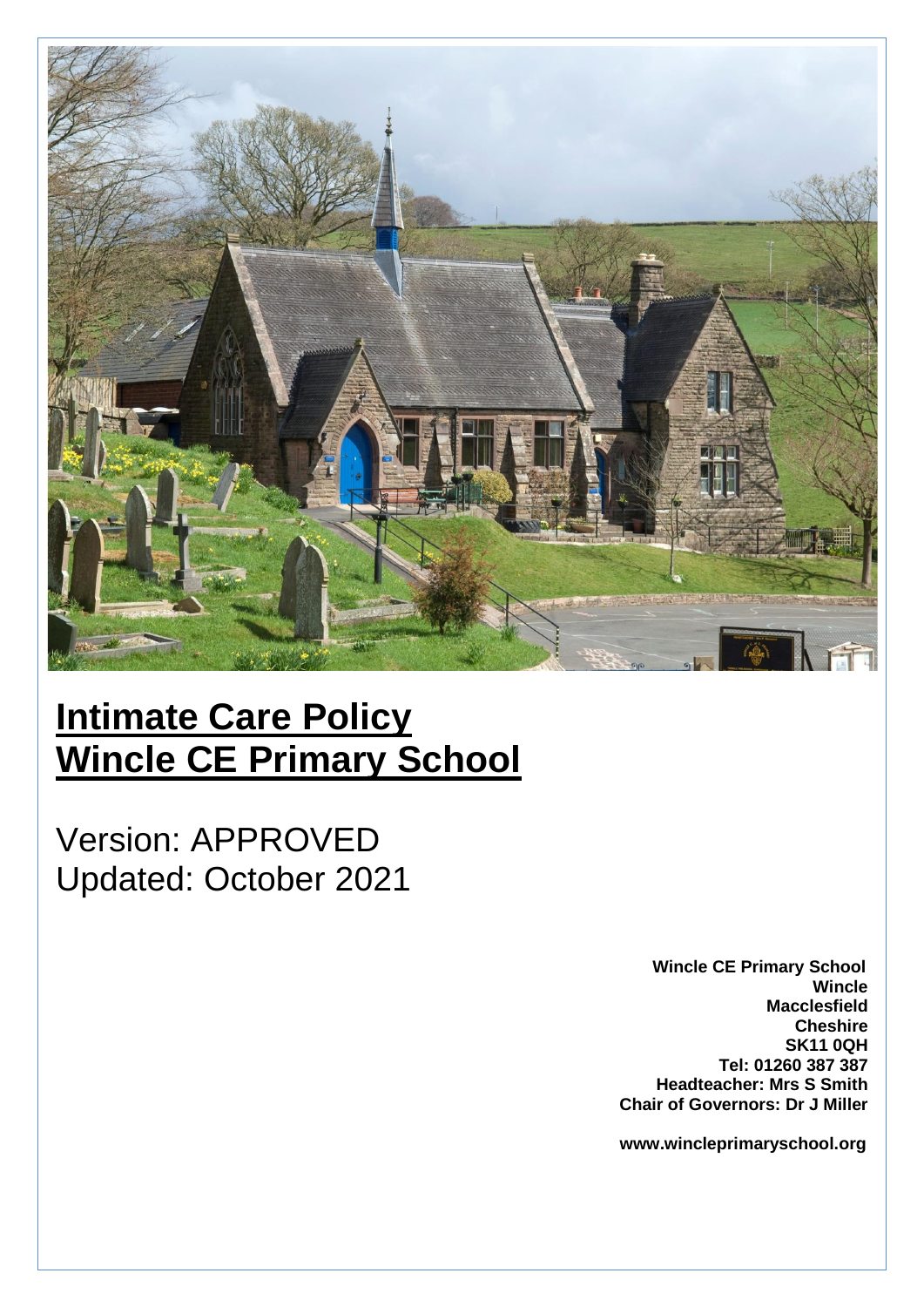#### **Version control**

| Date updated: | <b>Brief summary of changes:</b>                  |
|---------------|---------------------------------------------------|
| October 2021  | Changing of 'foundation stage' to 'EYFS' – page 2 |

# Our school's vision:

*Wincle School creates an enriching and outstanding rural education, nurturing the whole individual: body, mind and soul, inspiring rounded, happy, courageous children who exhibit a passion for learning, a confident faith, a loving concern for community and an inclusive respect for all.*

We believe that all pupils are deserving of an education and that it is our job to overcome any barriers to this. We will work with compassion and respect to nurture and support pupils and ensure that they can stay safe and well at school. Families will also be supported as we believe they play an important role in supporting their child's education.

We encourage our pupils to 'Shine like Stars' (Philippians 2:15) and to do this run with the following acronym:

| ÷. |                 |                                                                                                                                     |
|----|-----------------|-------------------------------------------------------------------------------------------------------------------------------------|
|    |                 | No act of kindness, no matter how small, is ever wasted." Aesop<br>77                                                               |
|    |                 | We would like our pupils to have the confidence to know that they can make a difference: have hope for the                          |
|    | Service         | future.                                                                                                                             |
|    |                 | We encourage our pupils to challenge injustice and inequality                                                                       |
|    |                 | $\chi$ Our principles are founded on the truth that we are loved by the Father, Saved by the Son and Sanctified by                  |
|    |                 | the Holy Spirit.                                                                                                                    |
|    | Theology        | $\bar{\times}$ We want to ignite passion and curiosity for learning, providing an exciting curriculum to inspire all learners to be |
|    |                 | the best they can be.                                                                                                               |
|    |                 | We encourage our pupils to show integrity                                                                                           |
|    |                 | 77<br>We would like our pupils to have the courage to fight for what is important                                                   |
|    | <b>Attitude</b> | ☆<br>When things are challenging, we would like our pupils to display perseverance and not give up.                                 |
|    |                 | Learn from yesterday, live for today, hope for tomorrow" Albert Einstein                                                            |
|    |                 | We nurture the whole individual: body, mind and soul<br>533                                                                         |
|    |                 | We encourage the pupils to respect every living creature and show compassion.                                                       |
| R  | Relationships   | We would like our children to treat other people as they would like to be treated following Jesus' example.                         |
|    |                 | We are all unique                                                                                                                   |
|    |                 | We help all children build trusting relationships $\overrightarrow{X}$                                                              |
|    |                 | Clothe yourselves with compassion, kindness, humility, gentleness and patience.' (Colossians 3:12)                                  |
|    | Shine like      | "I am the Light of the world; he who follows Me will not walk in the darkness, but will have the Light of life."                    |
|    | stars           | (John 8:12)                                                                                                                         |
|    |                 | We would like our pupils to shine in their behaviour, attitudes, relationships and learning.                                        |

# Intimate Care Policy

The pastoral care of our children is central to the aims, ethos and teaching at Wincle CE Primary School and we are committed to developing positive and caring attitudes in our children.

It is our intention to develop independence in each child, however there will be occasions when help is required. The principles and procedures apply to everyone involved in the intimate care of children. 'Intimate care may be defined as an activity required to meet the personal care needs of each individual child in partnership with the parent, carer and the child.' In school, this may occur on a regular basis or during a one-off incident.

Wincle CE Primary School is committed to ensuring that all staff responsible for the intimate care of children will undertake their duties in a professional manner at all times. We recognise that there is a need to treat all our children with respect when intimate care is given. No child should be attended to in a way that causes distress or pain and adults and staff must be sensitive to each child's individual needs.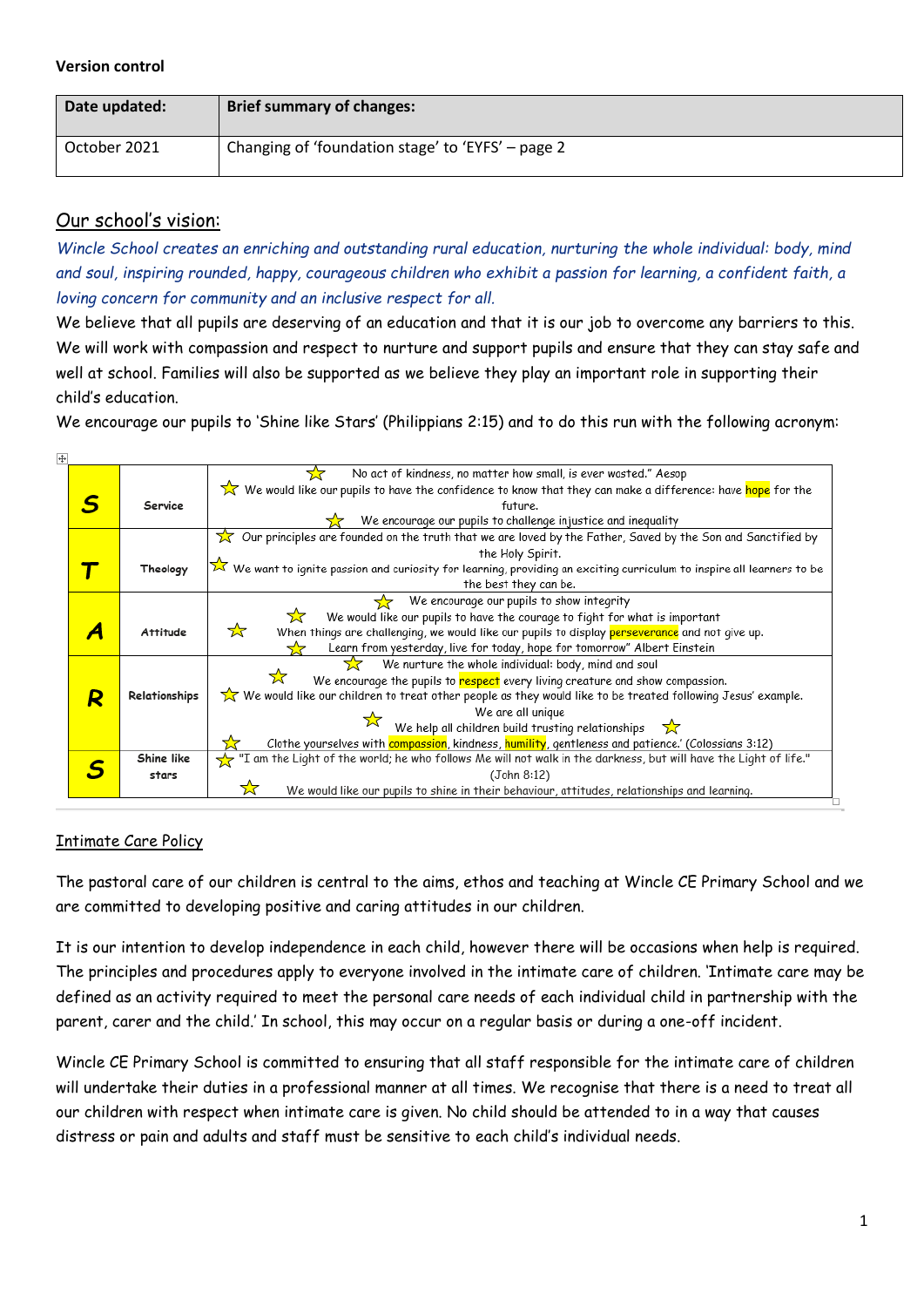Intimate care is any care which involves one of the following:

- 1. Assisting a child to change his/her clothes
- 2. Changing or washing a child who has soiled him / herself
- 3. Assisting with toileting issues
- 4. Supervising a child involved in intimate self-care
- 5. Providing first aid assistance
- 6. Providing comfort to an upset or distressed child
- 7. Feeding a child
- 8. Providing oral care to a child

9. Assisting a child who requires a specific medical procedure and who is not able to carry this out unaided.

\* \* In the case of a specific procedure, only a person suitably trained and assessed as competent should undertake the procedure, (e.g. the administration of rectal diazepam.)

Parents have the responsibility to advise the school of any known intimate care needs relating to their child.

#### Principles of Intimate Care

The following are the fundamental principles of intimate care upon which our policy guidelines are based: \*Every child has a right to be safe;

- \*Every child has the right to personal privacy;
- \*Every child has the right to be valued as an individual;

\*Every child has the right to be treated with dignity and respect;

\*All children have the right to be involved and consulted in their own intimate care to the best of their abilities;

\* All children have the right to express their views on their own intimate care and to have their views taken into account; and

\*Every child has the right to have levels of intimate care that are appropriate and consistent.

#### Assisting a child to change his / her clothes

This is more common in our EYFS. On occasions, an individual child may require some assistance with changing if, for example, he / she has an accident at the toilet, gets wet outside, or has vomit on his / her clothes etc. Staff will always encourage children to attempt undressing and dressing unaided. However, if assistance is required this will be given. Staff will ensure, where possible, that they have a colleague in attendance when supporting dressing/undressing and will always give the child the opportunity to change in private, unless the child is in such distress that it is not possible to do so.

If staff are concerned in any way, parents will be sent for and asked to assist their child and informed if the child becomes distressed.

# Changing a child who has soiled him/herself

If a child soils him/herself in school, a professional judgement has to be made whether it is appropriate to change the child in school, or request the parent/carer to collect the child for changing. In either circumstance the child's needs are paramount and he/she should be comforted and reassured throughout.

The following guidelines outline our procedures but we will also seek to make age-appropriate responses.

• The child will be given the opportunity to change his / her underwear in private and carry out this process themselves.

• School will have a supply of wipes, clean underwear and spare uniform for this purpose. (A supply of clean underwear and spare uniforms are available in the First Aid Room).

• If a child is not able to complete this task unaided, school staff will complete the task.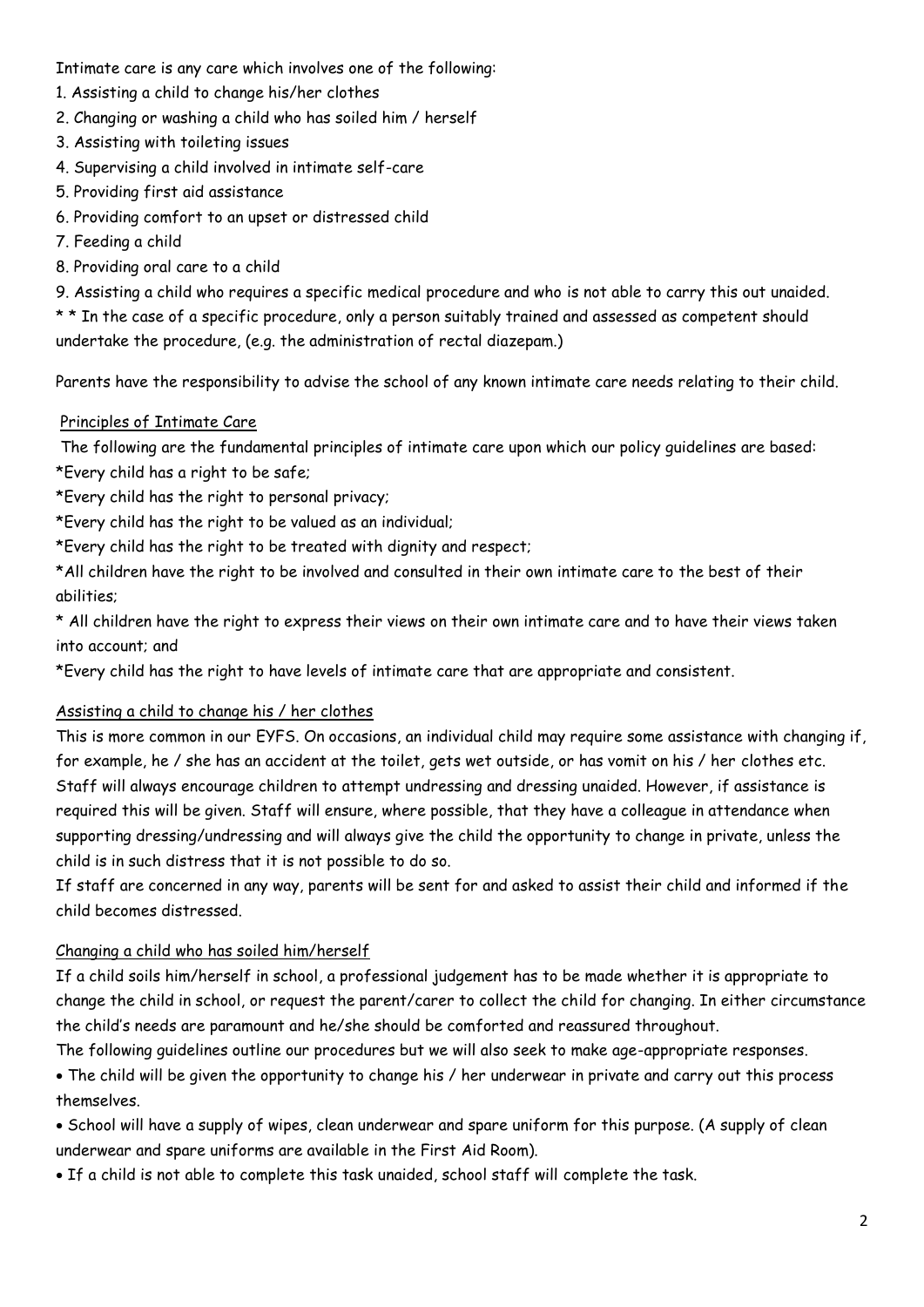• The member of Staff who has assisted a pupil with intimate care will report to the child's parents at the end of the school day.

#### **Pastoral Care Procedures**

- Ensure the child is happy with who is changing him / her.
- Be responsive to any distress shown.

#### **Basic hygiene routines**

- Always wear protective disposable gloves.
- Seal any soiled clothing in a plastic bag for return to parents.

#### Providing comfort or support to a child:

There are situations and circumstances where children seek physical comfort from staff (particularly children in Early Years). Where this happens, staff need to be aware that any physical contact must be kept to a minimum. When comforting a child or giving reassurance, staff must ensure that at no time can the act be considered intimate. If physical contact is deemed to be appropriate, staff must provide care which is professionally appropriate to the age and context. If a child touches a member of staff in a way that makes him/her feel uncomfortable this can be gently but firmly discouraged in a way which communicates that the touch, rather than the child, is unacceptable. If a child touches a member of staff, as noted above, this should be discussed, in confidence with the Designated Safeguarding Lead.

# Assisting a child who requires a specific medical procedure and who is not able to carry this out unaided.

Our Administration of Medications Policy outlines arrangements for the management of the majority of medications in school. Parental permission must be given before any medication is dispensed in school- this form is also available on our website. A small number of children will have significant medical needs and in addition to the arrangements included in our Administration of Medications Policy, will have an Individual 'Care Plan'. This Care Plan will be formulated by the relevant medical body. If required, school staff will receive appropriate training.

#### **Swimming**

KS2 pupils participate in a swimming programme at Leek Leisure Centre. Children are entitled to respect and privacy when changing their clothes; however, there must be the required level of supervision to safeguard young people with regard to health and safety considerations and to ensure that bullying, teasing or other unacceptable behaviour does not occur.

Where a child needs additional support for changing, parental permission will be sought and a personal care plan will be drawn up so as to maintain dignity but increase independence.

# Residential Trips

Residential educational visits are an important part of our Primary School. Particular care is required when supervising pupils in this less formal setting. As with Extra-Curricular Activities, although more informal relationships in such circumstances tend to be usual, staff are still guided by our Child Protection procedures. Some specific Intimate Care issues may arise in a Residential context.

#### Showering

Children are entitled to respect and privacy when changing their clothes or taking a shower. However, there must be the required level of supervision to safeguard young people with regard to health and safety considerations, and to ensure that bullying, teasing or other unacceptable behaviour does not occur. This means that staff should announce their intention of entering changing rooms, avoid remaining in changing rooms unless pupil needs require it, avoid any physical contact when children are in a state of undress and avoid any visually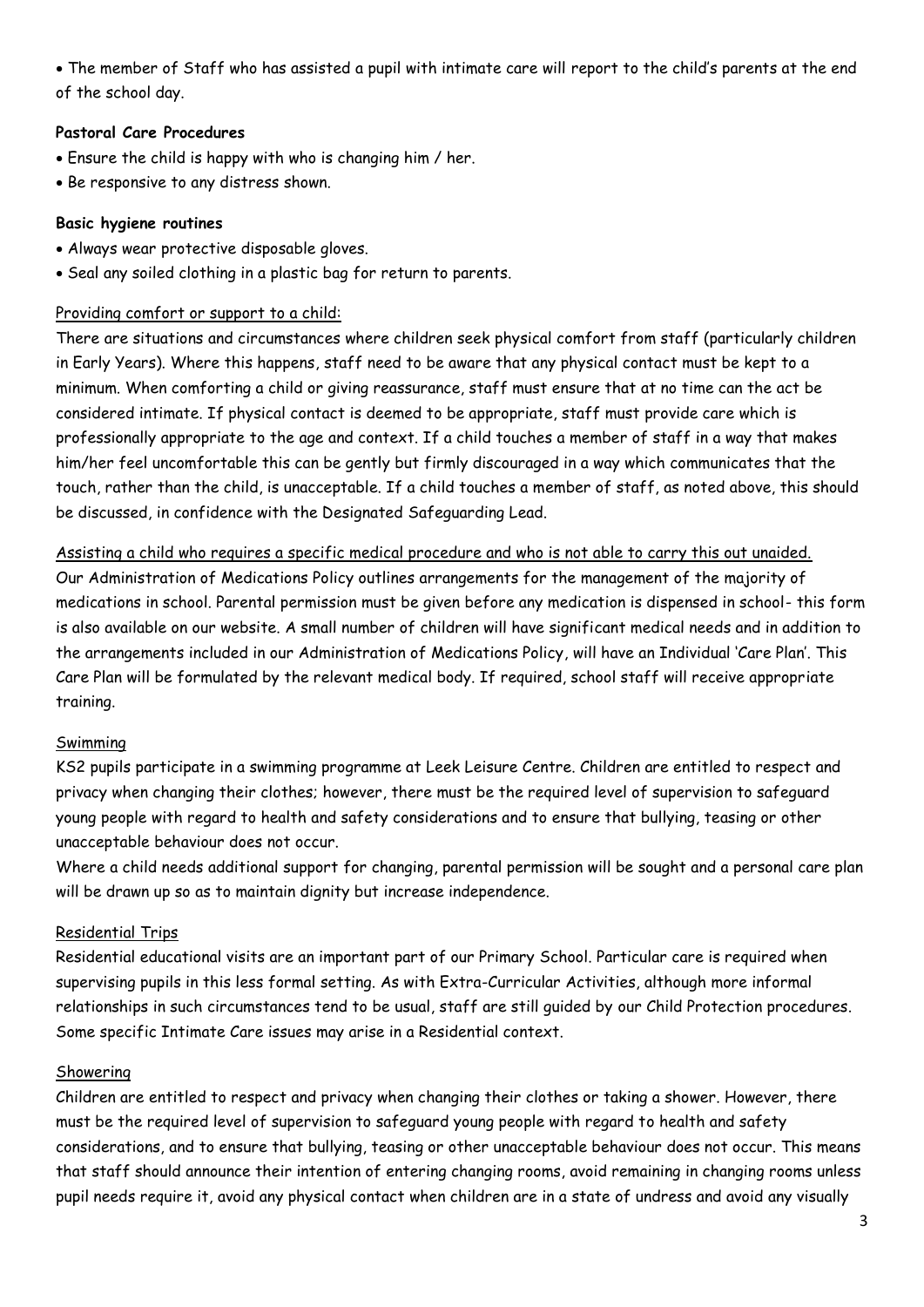intrusive behaviour. Given the vulnerabilities of the situation, it is strongly recommended that when supervising children in a state of undress, another member of staff is present. However, this may not always be possible and therefore Staff need to be vigilant about their own conduct, e.g. adults must not change in the same place as children or shower with children.

#### Night Time Routines

It is established practice that the children's bedrooms are private spaces and anyone else wanting to enter the room should knock and announce their intention to enter. At bedtime, children are given a set amount of time to change and prepare for bed and will be told when the supervising teachers will visit the rooms to check all is okay and switch off the lights. A reciprocal arrangement is in place in the mornings.

There are occasions when incidents take place during the night and the need arises to:

- 1. Assist a child to change his / her clothes
- 2. Change a child who has soiled him / herself
- 3. Provide comfort to an upset or distressed child
- 4. Assist a child who requires a specific medical procedure and who is not able to carry this out unaided.

Where anticipated, intimate care arrangements are agreed between the school and parents and, when appropriate and possible, by the child. Consent forms are signed by the parent and stored in the child's file. Only in an emergency, would staff undertake any aspect of intimate care that has not been agreed by parents and school. Parents would then be contacted immediately. The views of all relevant parties should be sought and considered to inform future arrangements.

If a staff member has concerns about a colleague's intimate care practice, he or she must report this to the Designated Safeguarding Lead or Chair of Governors following the school's Whistleblowing Policy.

#### Guidelines For Good Practice

All children have the right to be safe and to be treated with dignity and respect. These guidelines are designed to safeguard children and staff. They apply to every member of staff involved with the intimate care of children. Young children and children with special educational needs can be especially vulnerable. Staff involved with their intimate care need to be particularly sensitive to their individual needs. Members of staff also need to be aware that some adults may use intimate care, as an opportunity to abuse children. It is important to bear in mind that some forms of assistance can be open to misinterpretation.

Adhering to the following guidelines of good practice should safeguard both children and staff.

1. Involve the child in the intimate care. Try to encourage a child's independence as far as possible in his or her intimate care. Where a situation renders a child fully dependent, talk about what is going to be done and, where possible, give choices. Check your practice by asking the child or parent about any preferences while carrying out the intimate care.

2. Treat every child with dignity and respect and ensure privacy appropriate to the child's age and situation.

3. Make sure practice in intimate care is consistent. As a child may have multiple carers a consistent approach to care is essential. Effective communication between all parties ensures that practice is consistent.

4. Be aware of your own limitations. Only carry out activities you understand and feel competent with. If in doubt, ask. Some procedures must only be carried out by members of staff who have been formally trained and assessed.

5. Promote positive self-esteem and body image. Confident, self-assured children who feel their bodies belong to them are less vulnerable to sexual abuse. The approach you take to intimate care can convey lots of messages to a child about their body worth. Your attitude to a child's intimate care is important. Keeping in mind the child's age, routine care can be both efficient and relaxed.